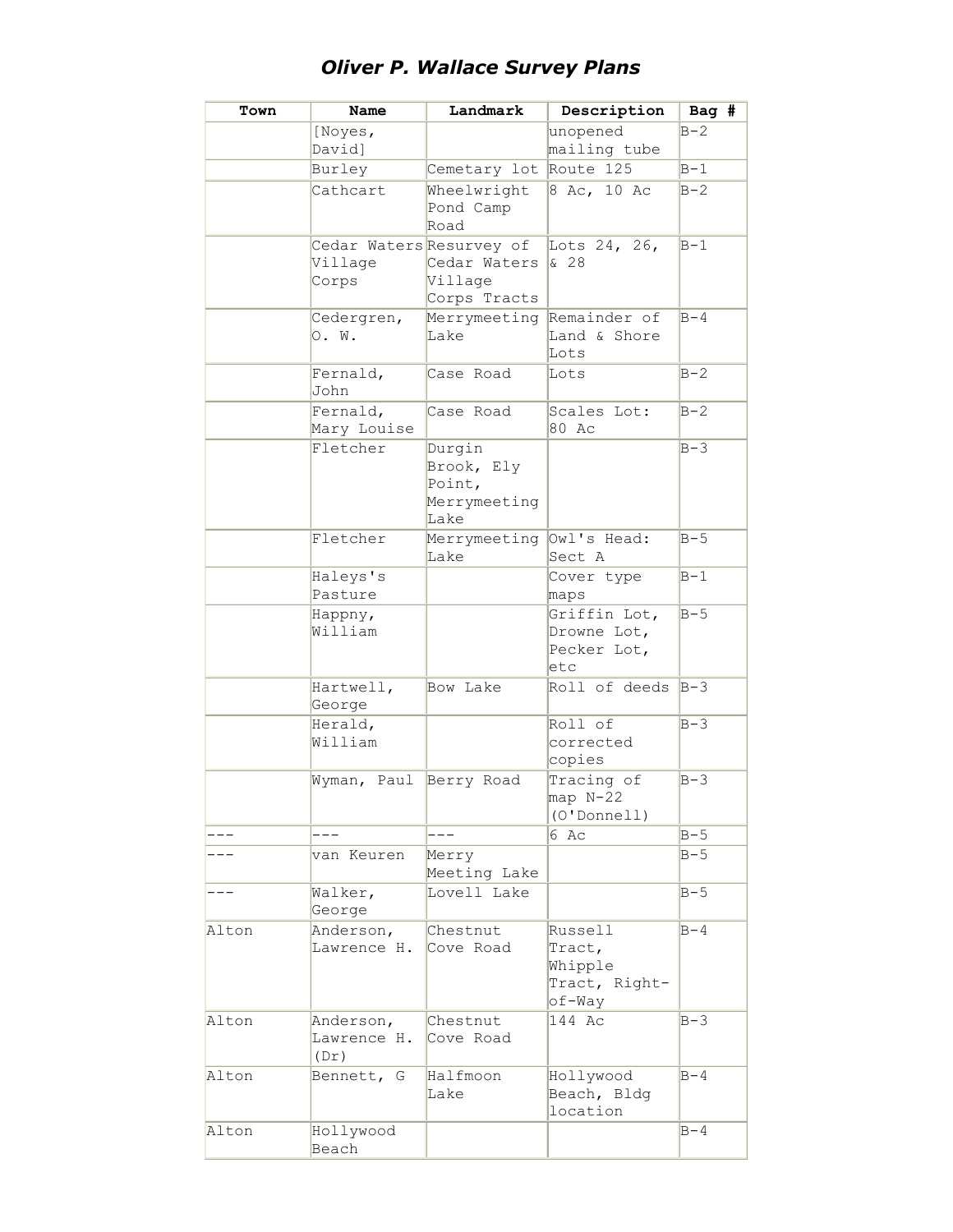| Town       | Name                                           | Landmark                                          | Description                                                                      | $Bag$ #                                               |
|------------|------------------------------------------------|---------------------------------------------------|----------------------------------------------------------------------------------|-------------------------------------------------------|
| Alton      | Peverley,<br>Julia B.                          | Cove Road                                         |                                                                                  | $B-5$                                                 |
| Barrington | Preston Sr                                     | Route 202;<br>Isinglass<br>River;<br>Second Range | Sevey Lot,<br>Blake Lot                                                          | $B-5$                                                 |
| Barrington | Preston,<br>Harold Jr.                         |                                                   | Dill Lot<br>(587/263)                                                            | $B-5$                                                 |
| Candia     | Happny,<br>William                             |                                                   | 14 Ac: Ward<br>Swamp Lot                                                         | $B - 5$                                               |
| Deerfield  | Burbank,<br>Helen                              | Perry Road                                        |                                                                                  | $B - 4$                                               |
| Deerfield  | Burbank,<br>John                               | Coffeetown<br>Road, Perry<br>Road                 | 20 Ac: Oxbow<br>Lot                                                              | $B-4$                                                 |
| Deerfield  | Fernald<br>(Estate)                            | Coffeetown<br>Road.                               | 75 Ac, 198 Ac<br>(abuts<br>Woodman State<br>Forest,<br>Pinkham Lot,<br>Bean Lot) | $B - 2$                                               |
| Deerfield  | Pendelton                                      |                                                   | Forest<br>Mgt/Type<br>maps: 60<br>Acres                                          | $B-1$                                                 |
| Deerfield  | Pendelton                                      |                                                   | 60 Ac & 183<br>Ac (Forest<br>Type maps:<br>maker<br>unknown)                     | $B-2;$<br>Forest<br>type<br>maps;<br>maker<br>unknown |
| Deerfield  | Pendleton                                      |                                                   | 183 Ac:<br>Forest<br>Mgt/Type Maps                                               | $B-1$                                                 |
| Deerfield  | Pendleton,<br>Mary                             | Deerfield<br>Parade Road                          | 183 Ac; 60 Ac                                                                    | $B - 4$                                               |
| Deerfield  | Pendleton,<br>Mary W.                          | Nottingham<br>Road                                | 6.1 Ac & 4.3<br>Ac                                                               | $B-1$                                                 |
| Dover      | Pratt,<br>William H.                           | Forest<br>Street (#49)                            | Home Lots                                                                        | $B-5$                                                 |
| Durham     | Browne,<br>Evelyn                              | Durham Point                                      |                                                                                  | $B - 3$                                               |
| Durham     | James                                          | Chamberlain, Durham Point 5.3 Ac<br>Road          |                                                                                  | $B - 3$                                               |
| Durham     | Durham                                         |                                                   |                                                                                  | $B-1$ ; by<br>Walker                                  |
| Durham     | Durham<br>Conervation Long Marsh<br>Commission | Beaver Pond,<br>Road                              |                                                                                  | $B-3$                                                 |
| Durham     | Durham<br>ConservationRoad<br>Commission       | Longmarsh                                         | Olivier Tract<br>#2: 28.5 Ac                                                     | $B-3$                                                 |
| Durham     | Durham<br>ConservationRoad<br>Commission       | Longmarsh                                         | Olivier Tract<br>#1: Contains<br>Pinkham Marsh                                   | $B-3$                                                 |
| Durham     | Durham<br>Commission                           | Longmarsh<br>ConservationRoad, Durham<br>Point    | Colby Marsh                                                                      | $B-3$                                                 |
| Durham     | Durham, Town Town Dump                         |                                                   | Durham Point                                                                     | $B-3$                                                 |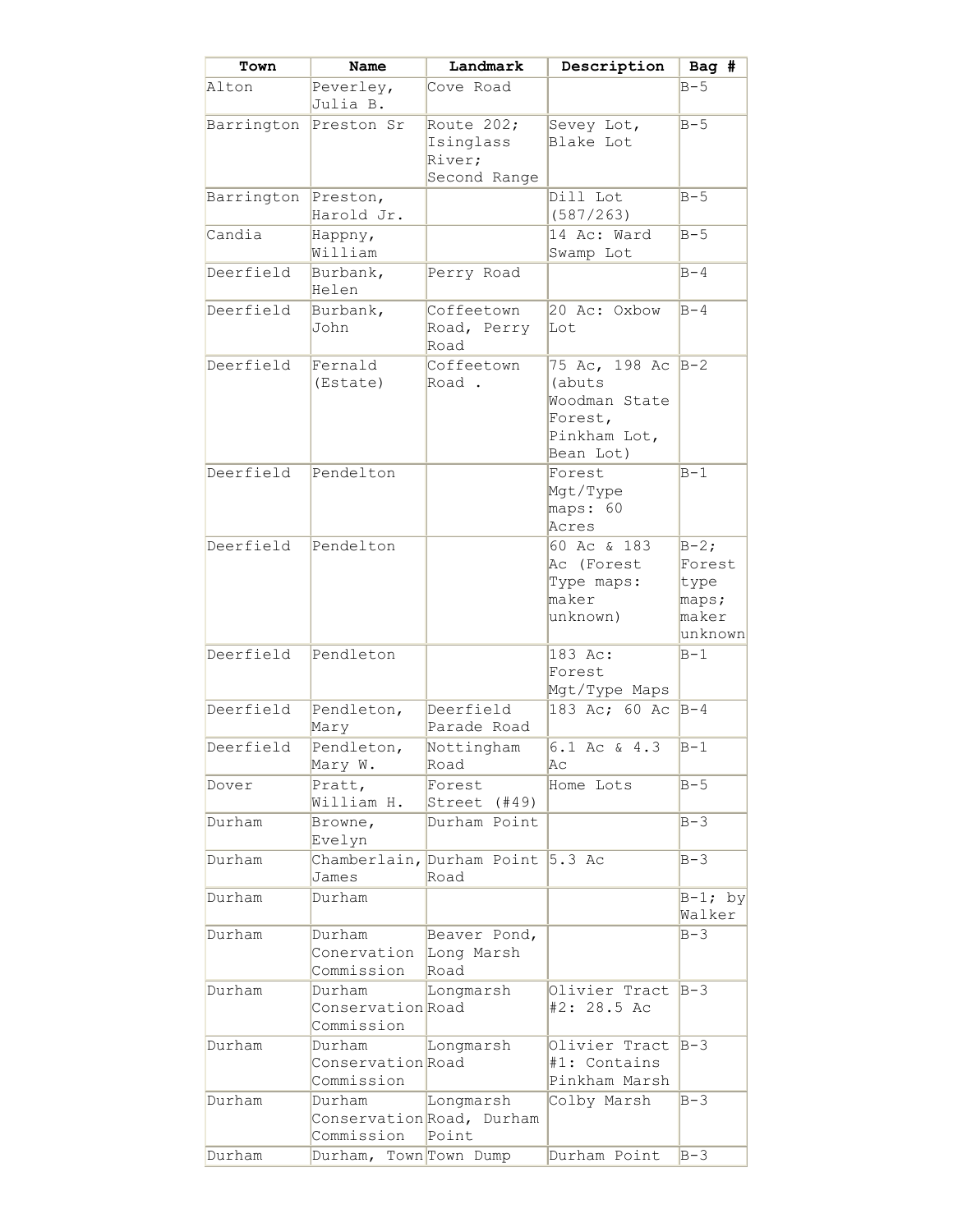| Town             | Name                                                        | Landmark                                                              | Description                     | Bag #              |
|------------------|-------------------------------------------------------------|-----------------------------------------------------------------------|---------------------------------|--------------------|
|                  | оf                                                          | Lot                                                                   | Road 41 Ac                      |                    |
| Durham           | Johnson, G.<br>R.                                           | Durham Point<br>Road                                                  | $9.5$ Ac                        | $B - 3$            |
| Durham           | Johnson,<br>G.R.; Durham Road<br>Conservation<br>Commission | Durham Point                                                          |                                 | $B - 4$            |
| Durham           | Kent, Roy                                                   | Adams Point<br>Road                                                   | $12$ Ac                         | $B - 4$            |
| Durham           | Kitfield &<br>G.R. Johnson Road                             | Durham Point Easement                                                 | Area: 10.1 Ac                   | $B - 4$            |
| Durham           | Lord,<br>Dorothy &<br>Richard                               | Bennett Rd,<br>Packers<br>Falls Rd;<br>Lamprey<br>River               | $1.3$ Ac; $1.0$<br>Ac           | $B - 5$            |
| Durham           | Merrick,<br>Lathrop                                         |                                                                       | Topo                            | $B - 4$<br>[linen] |
| Durham           | Merrick,<br>Lathrop                                         |                                                                       | $24$ Ac                         | $B-3$              |
| Durham           | Murray,<br>Donald M.                                        | Mill Pond<br>Road                                                     | House Lot                       | $B - 3$            |
| Durham           | Prince                                                      | Dover Road                                                            | Ford Prince<br>Lot              | $B-5$              |
| Durham           | Sawyer,<br>Philip J.                                        | Adams Road,<br>Durham Point                                           | 61 Ac                           | $B-5$              |
| Durham           | White, ClydeBellamy<br>L.                                   | River; Great<br>Bay                                                   | House Lot                       | $B-5$              |
| East<br>Kingston | Bradley,<br>Donald                                          | Willow Road                                                           |                                 | $B - 5$            |
| Epping           | Barber, Tom Route 87                                        |                                                                       | 62 Ac                           | $B-1$              |
| Epping           | Burley                                                      | Rum Brook<br>Road, North<br>River Road                                | 2 Ac                            | $B-1$              |
| Epping           | Burley                                                      | Rum Brook<br>Road, North<br>River Road                                | 56 Ac                           | $B-1$              |
| Epping           | Burley Trust North River                                    | Rd & Route<br>125                                                     | 107 Ac                          | $B-1$              |
| Epping           | Burley Trust North River                                    | Rd, Chase<br>Rd, Route<br>125, Rum<br>Brook Rd,<br>Diamond Hill<br>Rd | 158 Ac                          | $B-1$              |
| Exeter           | Churchill,<br>Deene & R                                     | Newfields Rd<br>& Route 101                                           |                                 | $B - 4$            |
| Exeter           | Churchill,<br>Ruth                                          | Newfields<br>Road                                                     | 3.3 Ac; 0.66<br>Aс              | $B - 4$            |
| Farmington       | Tibbetts<br>Lumber Co                                       | State Road                                                            | 14 Ac:<br>Tibbetts Mill<br>SIte | $B-5$              |
| Fremont          | Burley Trust                                                |                                                                       | 10 Ac: Bk<br>720, pg 108        | $B-1$              |
| Fremont          | Dow and<br>Burley Land                                      | Route 107                                                             | 10 Ac                           | $B-1$              |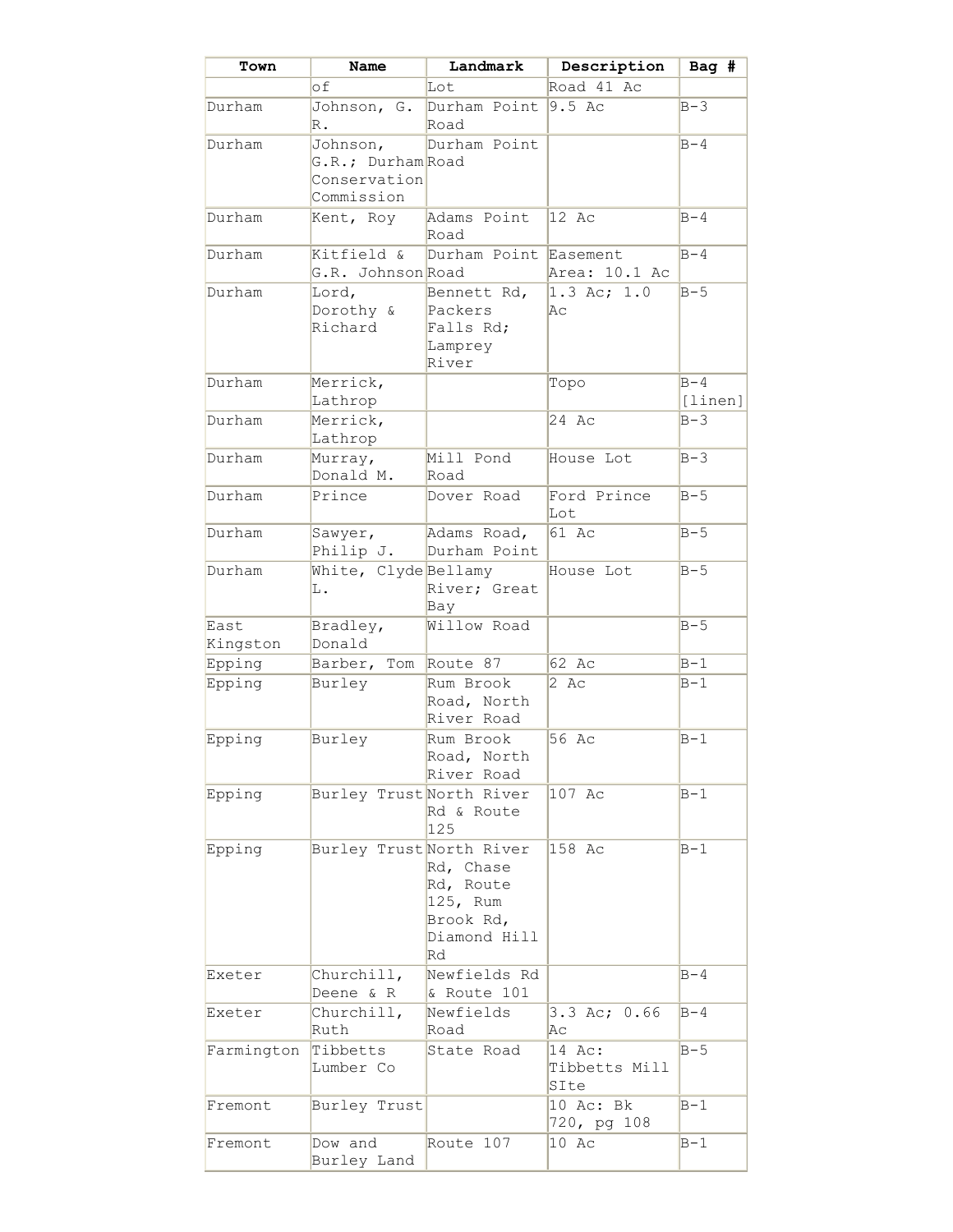| Town                 | Name                            | Landmark                              | Description                                                       | Bag #   |
|----------------------|---------------------------------|---------------------------------------|-------------------------------------------------------------------|---------|
| Fremont              | Lawrence                        |                                       | Southeast<br>Sect, West<br>Sect, North<br>Sect                    | $B-5$   |
| Lebanon,<br>Maine    | Herald                          | Northeast<br>Pond                     | Roll of plans $B-3$                                               |         |
| Lebanon,<br>Maine    | Herald,<br>William              | Northeast<br>Lake                     |                                                                   | $B-3$   |
| Lee                  | Cathcart                        | Mast Road                             |                                                                   | $B - 2$ |
| Lee                  | Cathcart, R. Mast Road,         | Granger<br>Drive                      |                                                                   | $B - 2$ |
| Lee                  | Cathcart,<br>Roland             | Mast Road                             |                                                                   | $B-3$   |
| Lee                  | Schneibel,<br>Herb              | Route 125,<br>Little River            |                                                                   | $B-1$   |
| Madbury              | Smith,<br>Gerald L.             |                                       | 31 Ac                                                             | $B-1$   |
| Madison              | Bales,<br>Michael S.            | East Shore<br>Drive,<br>Silver Lake   | 1.03 Ac                                                           | $B - 4$ |
| Madison              | Newton, Bob                     | Silver Lake                           |                                                                   | $B-5$   |
| Middleton            | Bradbury -<br>Lewis<br>Division | Reservoir<br>Pond                     | Property<br>division                                              | $B - 4$ |
| Middleton            | Bradbury,<br>M.A.               | Reservoir<br>Pond Outlet<br>River     |                                                                   | $B-3$   |
| Middleton            | Tibbetts<br>Lumber Co           | Main Road                             | Coon Tract:<br>25 Ac, 15 Ac,<br>8 Ac                              | $B-5$   |
| Middleton            | Tibbetts<br>Lumber Co           | State Road                            | 32 Ac:<br>Sunrise Lake<br>Development                             | $B-5$   |
| New Durham           | Cedergren                       |                                       | 225 Ac: Lots<br>66, 68, 95                                        | $B - 4$ |
| New Durham Cedergren |                                 |                                       | Forestry Map<br>(by Roger<br>Williams);<br>Lot lines<br>estimated | $B - 4$ |
| New Durham           | Cedergren,<br>Oscar W.          |                                       | East Lots:<br>225 Ac                                              | $B - 4$ |
| New Durham           | Cedergren,<br>Oscar W.          |                                       | Proposed<br>Right-of-Way                                          | $B - 4$ |
| New Durham           | Cedergren,<br>Oscar W.          | Peter Brook;<br>Merry<br>Meeting Lake | South Lots:<br>Lots 64, 66,<br>97, 99                             | $B - 4$ |
| New Durham           | Cheney, Lon                     | New Durham<br>Ridge Road              | 6 Lot<br>Subdivision,<br>98.6 Ac                                  | $B-3$   |
| New Durham           | Cheney, Lon                     | New Durham<br>Ridge Road              | Boundary plan B-3                                                 |         |
| New Durham           | Fletcher<br>Island              | Merry<br>Meeting Lake                 |                                                                   | $B-3$   |
| New Durham           | North Shore<br>Development      | Merry<br>Meeting Lake                 |                                                                   | $B - 4$ |
| New Durham Pickering |                                 | Mt Bett                               | 16 Ac:                                                            | $B - 5$ |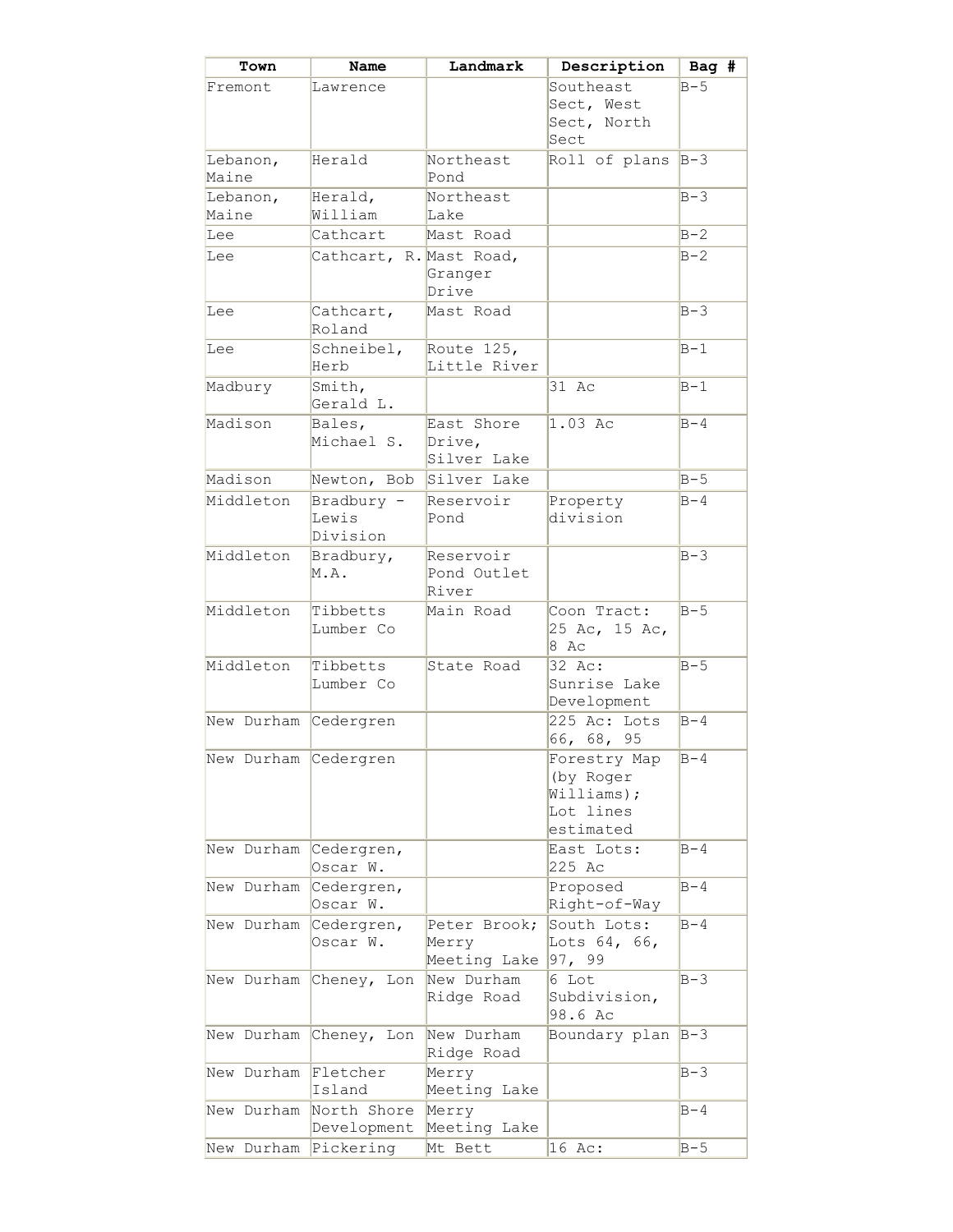| Strople Lot<br>Road; Merry<br>Meeting Lake<br>(p/o)<br>p/o Stroble<br>New Durham Pickering<br>Mt Bett<br>$B - 4$<br>Lot: 16 Ac<br>Road; Merry<br>Meeting Lake<br>Birch Hill<br>90 Ac: Eben<br>$B - 5$<br>Smith, Eben<br>Smith Lots<br>Road<br>INOT A<br>SURVEY: made<br>for Bruce<br>Williams,<br>Realtor,<br>Wolfeborough]<br>(roll of<br>New Durham<br>Strople Lot<br>Merrymeeting<br>$B - 4$<br>Lake<br>plans)<br>New Durham<br>Tibbetts<br>Lot $#3:$<br>$B-5$<br>Lumber Co<br>Tibbetts<br>Lot #2: 2.6<br>New Durham<br>$B-5$<br>Lumber Co<br>Aс<br>Birch $H$ ill<br>New Durham<br>Tibbetts<br>$B-5$<br>150 Ac:<br>Lumber Co<br>Road<br>Durgin Farm<br>Lots<br>Lot $#1:$<br>New Durham<br>Tibbetts<br>New Durham<br>$B-5$<br>Ridge Road<br>37,750 SqFt<br>Lumber Co<br>640 Ac:<br>New Durham<br>Tibbetts<br>$B-5$<br>- Middleton ${\tt Lumber}$ co<br>Gendron,<br>Chesley,<br>Tuttle, Mill<br>Pond Meadow &<br>Horne Lots<br>New Durham Tibbetts<br>Middleton<br>Horne Lot,<br>$B - 4$<br>- MiddletonLumber Co.<br>Road<br>Mill Brook<br>Meadow Lot,<br>Tuttle Lot<br>New London Pleasant<br>depth map of<br>Pleasant<br>$B - 4$<br>lake (NH Fish<br>Lake<br>Lake<br>$&$ Game)<br>Smith,<br>Bow Street<br>B-2<br>Richard &<br>Elizabeth<br>$B - 5$<br>Bow Street &<br>$20$ Ac<br>Smith,<br>Richard &<br>Route 4<br>Elizabeth<br>Smoke Street<br>Copy of<br>$B - 2$<br>Holden<br>research<br>sheet<br>w/notes,<br>perhaps based<br>on Orrin<br>James work?<br>$B-5$<br>Winter<br>Lots<br>Street,<br>Batchelder<br>Road<br>$B - 2$<br>[James,<br>Mitchner<br>Nottingham<br>Orrin]<br>Road, Summer<br>Street<br>Nottingham<br>$B - 2$<br>[James,<br>Summer<br>Lots | Town       | Name   | Landmark | Description | Bag #   |
|--------------------------------------------------------------------------------------------------------------------------------------------------------------------------------------------------------------------------------------------------------------------------------------------------------------------------------------------------------------------------------------------------------------------------------------------------------------------------------------------------------------------------------------------------------------------------------------------------------------------------------------------------------------------------------------------------------------------------------------------------------------------------------------------------------------------------------------------------------------------------------------------------------------------------------------------------------------------------------------------------------------------------------------------------------------------------------------------------------------------------------------------------------------------------------------------------------------------------------------------------------------------------------------------------------------------------------------------------------------------------------------------------------------------------------------------------------------------------------------------------------------------------------------------------------------------------------------------------------------------------------------------------------------------|------------|--------|----------|-------------|---------|
|                                                                                                                                                                                                                                                                                                                                                                                                                                                                                                                                                                                                                                                                                                                                                                                                                                                                                                                                                                                                                                                                                                                                                                                                                                                                                                                                                                                                                                                                                                                                                                                                                                                                    |            |        |          |             |         |
|                                                                                                                                                                                                                                                                                                                                                                                                                                                                                                                                                                                                                                                                                                                                                                                                                                                                                                                                                                                                                                                                                                                                                                                                                                                                                                                                                                                                                                                                                                                                                                                                                                                                    |            |        |          |             |         |
|                                                                                                                                                                                                                                                                                                                                                                                                                                                                                                                                                                                                                                                                                                                                                                                                                                                                                                                                                                                                                                                                                                                                                                                                                                                                                                                                                                                                                                                                                                                                                                                                                                                                    |            |        |          |             |         |
|                                                                                                                                                                                                                                                                                                                                                                                                                                                                                                                                                                                                                                                                                                                                                                                                                                                                                                                                                                                                                                                                                                                                                                                                                                                                                                                                                                                                                                                                                                                                                                                                                                                                    |            |        |          |             |         |
|                                                                                                                                                                                                                                                                                                                                                                                                                                                                                                                                                                                                                                                                                                                                                                                                                                                                                                                                                                                                                                                                                                                                                                                                                                                                                                                                                                                                                                                                                                                                                                                                                                                                    |            |        |          |             |         |
|                                                                                                                                                                                                                                                                                                                                                                                                                                                                                                                                                                                                                                                                                                                                                                                                                                                                                                                                                                                                                                                                                                                                                                                                                                                                                                                                                                                                                                                                                                                                                                                                                                                                    | New Durham |        |          |             |         |
|                                                                                                                                                                                                                                                                                                                                                                                                                                                                                                                                                                                                                                                                                                                                                                                                                                                                                                                                                                                                                                                                                                                                                                                                                                                                                                                                                                                                                                                                                                                                                                                                                                                                    |            |        |          |             |         |
|                                                                                                                                                                                                                                                                                                                                                                                                                                                                                                                                                                                                                                                                                                                                                                                                                                                                                                                                                                                                                                                                                                                                                                                                                                                                                                                                                                                                                                                                                                                                                                                                                                                                    |            |        |          |             |         |
|                                                                                                                                                                                                                                                                                                                                                                                                                                                                                                                                                                                                                                                                                                                                                                                                                                                                                                                                                                                                                                                                                                                                                                                                                                                                                                                                                                                                                                                                                                                                                                                                                                                                    |            |        |          |             |         |
|                                                                                                                                                                                                                                                                                                                                                                                                                                                                                                                                                                                                                                                                                                                                                                                                                                                                                                                                                                                                                                                                                                                                                                                                                                                                                                                                                                                                                                                                                                                                                                                                                                                                    |            |        |          |             |         |
|                                                                                                                                                                                                                                                                                                                                                                                                                                                                                                                                                                                                                                                                                                                                                                                                                                                                                                                                                                                                                                                                                                                                                                                                                                                                                                                                                                                                                                                                                                                                                                                                                                                                    |            |        |          |             |         |
|                                                                                                                                                                                                                                                                                                                                                                                                                                                                                                                                                                                                                                                                                                                                                                                                                                                                                                                                                                                                                                                                                                                                                                                                                                                                                                                                                                                                                                                                                                                                                                                                                                                                    |            |        |          |             |         |
|                                                                                                                                                                                                                                                                                                                                                                                                                                                                                                                                                                                                                                                                                                                                                                                                                                                                                                                                                                                                                                                                                                                                                                                                                                                                                                                                                                                                                                                                                                                                                                                                                                                                    |            |        |          |             |         |
|                                                                                                                                                                                                                                                                                                                                                                                                                                                                                                                                                                                                                                                                                                                                                                                                                                                                                                                                                                                                                                                                                                                                                                                                                                                                                                                                                                                                                                                                                                                                                                                                                                                                    |            |        |          |             |         |
|                                                                                                                                                                                                                                                                                                                                                                                                                                                                                                                                                                                                                                                                                                                                                                                                                                                                                                                                                                                                                                                                                                                                                                                                                                                                                                                                                                                                                                                                                                                                                                                                                                                                    |            |        |          |             |         |
|                                                                                                                                                                                                                                                                                                                                                                                                                                                                                                                                                                                                                                                                                                                                                                                                                                                                                                                                                                                                                                                                                                                                                                                                                                                                                                                                                                                                                                                                                                                                                                                                                                                                    |            |        |          |             |         |
|                                                                                                                                                                                                                                                                                                                                                                                                                                                                                                                                                                                                                                                                                                                                                                                                                                                                                                                                                                                                                                                                                                                                                                                                                                                                                                                                                                                                                                                                                                                                                                                                                                                                    |            |        |          |             |         |
|                                                                                                                                                                                                                                                                                                                                                                                                                                                                                                                                                                                                                                                                                                                                                                                                                                                                                                                                                                                                                                                                                                                                                                                                                                                                                                                                                                                                                                                                                                                                                                                                                                                                    |            |        |          |             |         |
|                                                                                                                                                                                                                                                                                                                                                                                                                                                                                                                                                                                                                                                                                                                                                                                                                                                                                                                                                                                                                                                                                                                                                                                                                                                                                                                                                                                                                                                                                                                                                                                                                                                                    |            |        |          |             |         |
|                                                                                                                                                                                                                                                                                                                                                                                                                                                                                                                                                                                                                                                                                                                                                                                                                                                                                                                                                                                                                                                                                                                                                                                                                                                                                                                                                                                                                                                                                                                                                                                                                                                                    |            |        |          |             |         |
|                                                                                                                                                                                                                                                                                                                                                                                                                                                                                                                                                                                                                                                                                                                                                                                                                                                                                                                                                                                                                                                                                                                                                                                                                                                                                                                                                                                                                                                                                                                                                                                                                                                                    |            |        |          |             |         |
|                                                                                                                                                                                                                                                                                                                                                                                                                                                                                                                                                                                                                                                                                                                                                                                                                                                                                                                                                                                                                                                                                                                                                                                                                                                                                                                                                                                                                                                                                                                                                                                                                                                                    |            |        |          |             |         |
|                                                                                                                                                                                                                                                                                                                                                                                                                                                                                                                                                                                                                                                                                                                                                                                                                                                                                                                                                                                                                                                                                                                                                                                                                                                                                                                                                                                                                                                                                                                                                                                                                                                                    |            |        |          |             |         |
|                                                                                                                                                                                                                                                                                                                                                                                                                                                                                                                                                                                                                                                                                                                                                                                                                                                                                                                                                                                                                                                                                                                                                                                                                                                                                                                                                                                                                                                                                                                                                                                                                                                                    |            |        |          |             |         |
|                                                                                                                                                                                                                                                                                                                                                                                                                                                                                                                                                                                                                                                                                                                                                                                                                                                                                                                                                                                                                                                                                                                                                                                                                                                                                                                                                                                                                                                                                                                                                                                                                                                                    |            |        |          |             |         |
|                                                                                                                                                                                                                                                                                                                                                                                                                                                                                                                                                                                                                                                                                                                                                                                                                                                                                                                                                                                                                                                                                                                                                                                                                                                                                                                                                                                                                                                                                                                                                                                                                                                                    |            |        |          |             |         |
|                                                                                                                                                                                                                                                                                                                                                                                                                                                                                                                                                                                                                                                                                                                                                                                                                                                                                                                                                                                                                                                                                                                                                                                                                                                                                                                                                                                                                                                                                                                                                                                                                                                                    |            |        |          |             |         |
|                                                                                                                                                                                                                                                                                                                                                                                                                                                                                                                                                                                                                                                                                                                                                                                                                                                                                                                                                                                                                                                                                                                                                                                                                                                                                                                                                                                                                                                                                                                                                                                                                                                                    |            |        |          |             |         |
|                                                                                                                                                                                                                                                                                                                                                                                                                                                                                                                                                                                                                                                                                                                                                                                                                                                                                                                                                                                                                                                                                                                                                                                                                                                                                                                                                                                                                                                                                                                                                                                                                                                                    |            |        |          |             |         |
|                                                                                                                                                                                                                                                                                                                                                                                                                                                                                                                                                                                                                                                                                                                                                                                                                                                                                                                                                                                                                                                                                                                                                                                                                                                                                                                                                                                                                                                                                                                                                                                                                                                                    |            |        |          |             |         |
|                                                                                                                                                                                                                                                                                                                                                                                                                                                                                                                                                                                                                                                                                                                                                                                                                                                                                                                                                                                                                                                                                                                                                                                                                                                                                                                                                                                                                                                                                                                                                                                                                                                                    |            |        |          |             |         |
|                                                                                                                                                                                                                                                                                                                                                                                                                                                                                                                                                                                                                                                                                                                                                                                                                                                                                                                                                                                                                                                                                                                                                                                                                                                                                                                                                                                                                                                                                                                                                                                                                                                                    |            |        |          |             |         |
|                                                                                                                                                                                                                                                                                                                                                                                                                                                                                                                                                                                                                                                                                                                                                                                                                                                                                                                                                                                                                                                                                                                                                                                                                                                                                                                                                                                                                                                                                                                                                                                                                                                                    |            |        |          |             |         |
|                                                                                                                                                                                                                                                                                                                                                                                                                                                                                                                                                                                                                                                                                                                                                                                                                                                                                                                                                                                                                                                                                                                                                                                                                                                                                                                                                                                                                                                                                                                                                                                                                                                                    |            |        |          |             |         |
|                                                                                                                                                                                                                                                                                                                                                                                                                                                                                                                                                                                                                                                                                                                                                                                                                                                                                                                                                                                                                                                                                                                                                                                                                                                                                                                                                                                                                                                                                                                                                                                                                                                                    |            |        |          |             |         |
|                                                                                                                                                                                                                                                                                                                                                                                                                                                                                                                                                                                                                                                                                                                                                                                                                                                                                                                                                                                                                                                                                                                                                                                                                                                                                                                                                                                                                                                                                                                                                                                                                                                                    |            |        |          |             |         |
|                                                                                                                                                                                                                                                                                                                                                                                                                                                                                                                                                                                                                                                                                                                                                                                                                                                                                                                                                                                                                                                                                                                                                                                                                                                                                                                                                                                                                                                                                                                                                                                                                                                                    |            |        |          |             |         |
|                                                                                                                                                                                                                                                                                                                                                                                                                                                                                                                                                                                                                                                                                                                                                                                                                                                                                                                                                                                                                                                                                                                                                                                                                                                                                                                                                                                                                                                                                                                                                                                                                                                                    |            |        |          |             |         |
|                                                                                                                                                                                                                                                                                                                                                                                                                                                                                                                                                                                                                                                                                                                                                                                                                                                                                                                                                                                                                                                                                                                                                                                                                                                                                                                                                                                                                                                                                                                                                                                                                                                                    | Northwood  |        |          |             |         |
|                                                                                                                                                                                                                                                                                                                                                                                                                                                                                                                                                                                                                                                                                                                                                                                                                                                                                                                                                                                                                                                                                                                                                                                                                                                                                                                                                                                                                                                                                                                                                                                                                                                                    |            |        |          |             |         |
|                                                                                                                                                                                                                                                                                                                                                                                                                                                                                                                                                                                                                                                                                                                                                                                                                                                                                                                                                                                                                                                                                                                                                                                                                                                                                                                                                                                                                                                                                                                                                                                                                                                                    |            |        |          |             |         |
|                                                                                                                                                                                                                                                                                                                                                                                                                                                                                                                                                                                                                                                                                                                                                                                                                                                                                                                                                                                                                                                                                                                                                                                                                                                                                                                                                                                                                                                                                                                                                                                                                                                                    | Northwood  |        |          |             |         |
|                                                                                                                                                                                                                                                                                                                                                                                                                                                                                                                                                                                                                                                                                                                                                                                                                                                                                                                                                                                                                                                                                                                                                                                                                                                                                                                                                                                                                                                                                                                                                                                                                                                                    |            |        |          |             |         |
|                                                                                                                                                                                                                                                                                                                                                                                                                                                                                                                                                                                                                                                                                                                                                                                                                                                                                                                                                                                                                                                                                                                                                                                                                                                                                                                                                                                                                                                                                                                                                                                                                                                                    |            |        |          |             |         |
|                                                                                                                                                                                                                                                                                                                                                                                                                                                                                                                                                                                                                                                                                                                                                                                                                                                                                                                                                                                                                                                                                                                                                                                                                                                                                                                                                                                                                                                                                                                                                                                                                                                                    | Nottingham |        |          |             |         |
|                                                                                                                                                                                                                                                                                                                                                                                                                                                                                                                                                                                                                                                                                                                                                                                                                                                                                                                                                                                                                                                                                                                                                                                                                                                                                                                                                                                                                                                                                                                                                                                                                                                                    |            |        |          |             |         |
|                                                                                                                                                                                                                                                                                                                                                                                                                                                                                                                                                                                                                                                                                                                                                                                                                                                                                                                                                                                                                                                                                                                                                                                                                                                                                                                                                                                                                                                                                                                                                                                                                                                                    |            |        |          |             |         |
|                                                                                                                                                                                                                                                                                                                                                                                                                                                                                                                                                                                                                                                                                                                                                                                                                                                                                                                                                                                                                                                                                                                                                                                                                                                                                                                                                                                                                                                                                                                                                                                                                                                                    |            |        |          |             |         |
|                                                                                                                                                                                                                                                                                                                                                                                                                                                                                                                                                                                                                                                                                                                                                                                                                                                                                                                                                                                                                                                                                                                                                                                                                                                                                                                                                                                                                                                                                                                                                                                                                                                                    |            |        |          |             |         |
|                                                                                                                                                                                                                                                                                                                                                                                                                                                                                                                                                                                                                                                                                                                                                                                                                                                                                                                                                                                                                                                                                                                                                                                                                                                                                                                                                                                                                                                                                                                                                                                                                                                                    |            |        |          |             |         |
|                                                                                                                                                                                                                                                                                                                                                                                                                                                                                                                                                                                                                                                                                                                                                                                                                                                                                                                                                                                                                                                                                                                                                                                                                                                                                                                                                                                                                                                                                                                                                                                                                                                                    |            |        |          |             |         |
|                                                                                                                                                                                                                                                                                                                                                                                                                                                                                                                                                                                                                                                                                                                                                                                                                                                                                                                                                                                                                                                                                                                                                                                                                                                                                                                                                                                                                                                                                                                                                                                                                                                                    |            |        |          |             |         |
|                                                                                                                                                                                                                                                                                                                                                                                                                                                                                                                                                                                                                                                                                                                                                                                                                                                                                                                                                                                                                                                                                                                                                                                                                                                                                                                                                                                                                                                                                                                                                                                                                                                                    | Nottingham |        |          |             |         |
|                                                                                                                                                                                                                                                                                                                                                                                                                                                                                                                                                                                                                                                                                                                                                                                                                                                                                                                                                                                                                                                                                                                                                                                                                                                                                                                                                                                                                                                                                                                                                                                                                                                                    |            |        |          |             | (loose) |
|                                                                                                                                                                                                                                                                                                                                                                                                                                                                                                                                                                                                                                                                                                                                                                                                                                                                                                                                                                                                                                                                                                                                                                                                                                                                                                                                                                                                                                                                                                                                                                                                                                                                    |            |        |          |             | tracing |
|                                                                                                                                                                                                                                                                                                                                                                                                                                                                                                                                                                                                                                                                                                                                                                                                                                                                                                                                                                                                                                                                                                                                                                                                                                                                                                                                                                                                                                                                                                                                                                                                                                                                    |            |        |          |             | paper)  |
|                                                                                                                                                                                                                                                                                                                                                                                                                                                                                                                                                                                                                                                                                                                                                                                                                                                                                                                                                                                                                                                                                                                                                                                                                                                                                                                                                                                                                                                                                                                                                                                                                                                                    |            |        |          |             |         |
|                                                                                                                                                                                                                                                                                                                                                                                                                                                                                                                                                                                                                                                                                                                                                                                                                                                                                                                                                                                                                                                                                                                                                                                                                                                                                                                                                                                                                                                                                                                                                                                                                                                                    |            |        |          |             |         |
|                                                                                                                                                                                                                                                                                                                                                                                                                                                                                                                                                                                                                                                                                                                                                                                                                                                                                                                                                                                                                                                                                                                                                                                                                                                                                                                                                                                                                                                                                                                                                                                                                                                                    |            |        |          |             |         |
|                                                                                                                                                                                                                                                                                                                                                                                                                                                                                                                                                                                                                                                                                                                                                                                                                                                                                                                                                                                                                                                                                                                                                                                                                                                                                                                                                                                                                                                                                                                                                                                                                                                                    |            |        |          |             |         |
|                                                                                                                                                                                                                                                                                                                                                                                                                                                                                                                                                                                                                                                                                                                                                                                                                                                                                                                                                                                                                                                                                                                                                                                                                                                                                                                                                                                                                                                                                                                                                                                                                                                                    |            | Orrin] | Street   |             |         |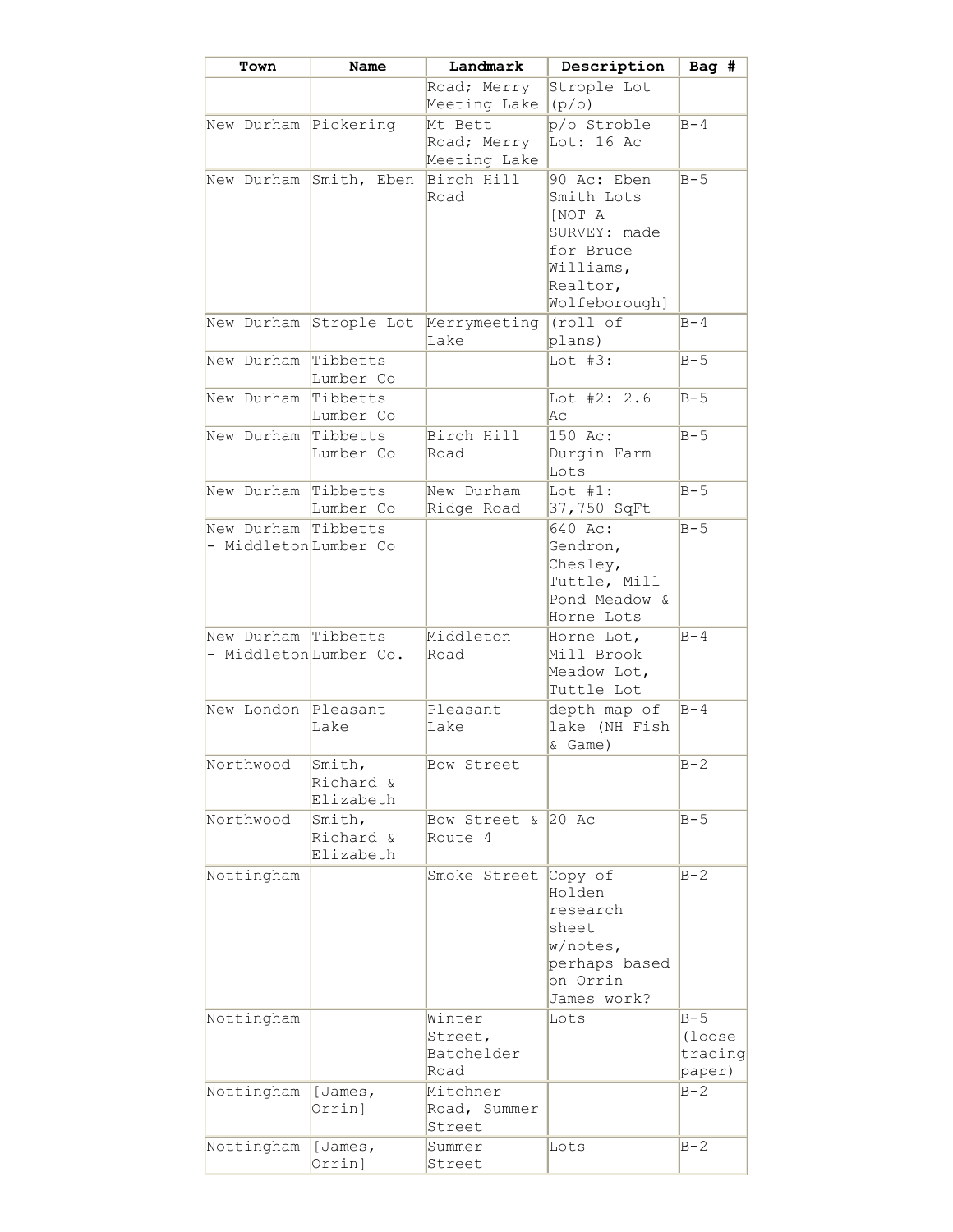| Town               | Name              | Landmark     | Description                                       | Bag #         |
|--------------------|-------------------|--------------|---------------------------------------------------|---------------|
| Nottingham         | $\vert$ [James,   | Summer       | Lots, off                                         | $B-2$         |
|                    | Orrin]            | Street,      | Smoke Street                                      |               |
|                    |                   | Winter       |                                                   |               |
|                    |                   | Street       |                                                   |               |
| Nottingham         | Brown,            | Deerfield    | 6.7 Ac                                            | $B - 4$       |
|                    | William           | Road         |                                                   |               |
| Nottingham         | Corp              |              | Cedar Waters Smoke Street Morrison Lot:<br>Lot 30 | $B-1$         |
| Nottingham         | Fernald           | Summer       |                                                   | $B-2$         |
|                    |                   | Street (off  |                                                   |               |
|                    |                   | Case Road)   |                                                   |               |
| Nottingham Fernald |                   | Case Road,   | Lots                                              | $B - 2$       |
|                    | (Estate)          | Little       |                                                   |               |
|                    |                   | River,       |                                                   |               |
|                    |                   | Marson Pond  |                                                   |               |
| Nottingham Fernald |                   | Smoke        | Lots 30-38:                                       | $B-1$         |
|                    | Estate            | Street,      | 266 Ac                                            |               |
|                    |                   |              |                                                   |               |
|                    |                   | Summer       |                                                   |               |
|                    |                   | street lots  |                                                   |               |
|                    |                   | $30 - 38$    |                                                   |               |
| Nottingham Fernald |                   | Summer       | Lot 35, 30 Ac $B-2$                               |               |
|                    | Estate            | Street,      |                                                   |               |
|                    |                   | Nottingham   |                                                   |               |
|                    |                   | Lake, Little |                                                   |               |
|                    |                   | River        |                                                   |               |
| Nottingham         | Fernald,          | Deerfield    | 123 Ac                                            | $B - 2$       |
|                    | Fred              | Road         |                                                   |               |
| Nottingham         | Fernald,          | Smoke Street | 96 Ac                                             | $B - 2$       |
|                    | Fred              |              |                                                   |               |
|                    | (Estate)          |              |                                                   |               |
| Nottingham         | Fernald,          | Pawtuckaway  | Home Lot and                                      | $B - 2$       |
|                    | Frederick S. Lake |              | Land: 213 Ac                                      |               |
|                    | & James S.        |              |                                                   |               |
| Nottingham         | Fernald, J        | Winter       | Lewis Tuttle                                      | $B - 2$       |
|                    |                   | Street       | $-63$ Ac                                          |               |
|                    |                   |              |                                                   |               |
| Nottingham         | Fernald,          | Route 152    | Priest Lot:<br>80 Ac                              | $B - 2$       |
|                    | John              |              |                                                   |               |
| Nottingham         | Fernald,          | Batchelder   | Lovern                                            | $B - 2$       |
|                    | John              | Road         | Fernald Lot:                                      |               |
|                    | (Estate)          |              | 27 Ac                                             |               |
| Nottingham         | Fernald,          | Smoke        | Lots $26 - 40$                                    | $B - 2$       |
|                    | John              | Street,      |                                                   |               |
|                    | (Estate)          | Summer       |                                                   |               |
|                    |                   | Street       |                                                   |               |
| Nottingham         | Fernald,          | Winter       | Lots: 216 Ac                                      | $B - 2$<br>(4 |
|                    | John              | Street       |                                                   | sheets)       |
|                    | (Estate)          |              |                                                   |               |
| Nottingham         | Fernald,          | Route 125,   | Lots                                              | $B - 2$       |
|                    | John Jr.          | Batchelder   |                                                   |               |
|                    |                   | Rd, Priest   |                                                   |               |
|                    |                   | Rd, State    |                                                   |               |
|                    |                   | Forest,      |                                                   |               |
|                    |                   | Winter St    |                                                   |               |
| Nottingham         | Fernald,          |              | Banks Lot                                         | $B-1$         |
|                    | M.L.              |              |                                                   |               |
|                    |                   |              |                                                   |               |
| Nottingham         | Fernald,          |              | Banks Lot                                         | $B - 2$       |
|                    | Mary Louise       |              |                                                   |               |
| Nottingham         | Fernald,          | Case Road    | H.P. Nevers:                                      | $B - 2$       |
|                    | Mary Louise       |              | 107 Ac                                            |               |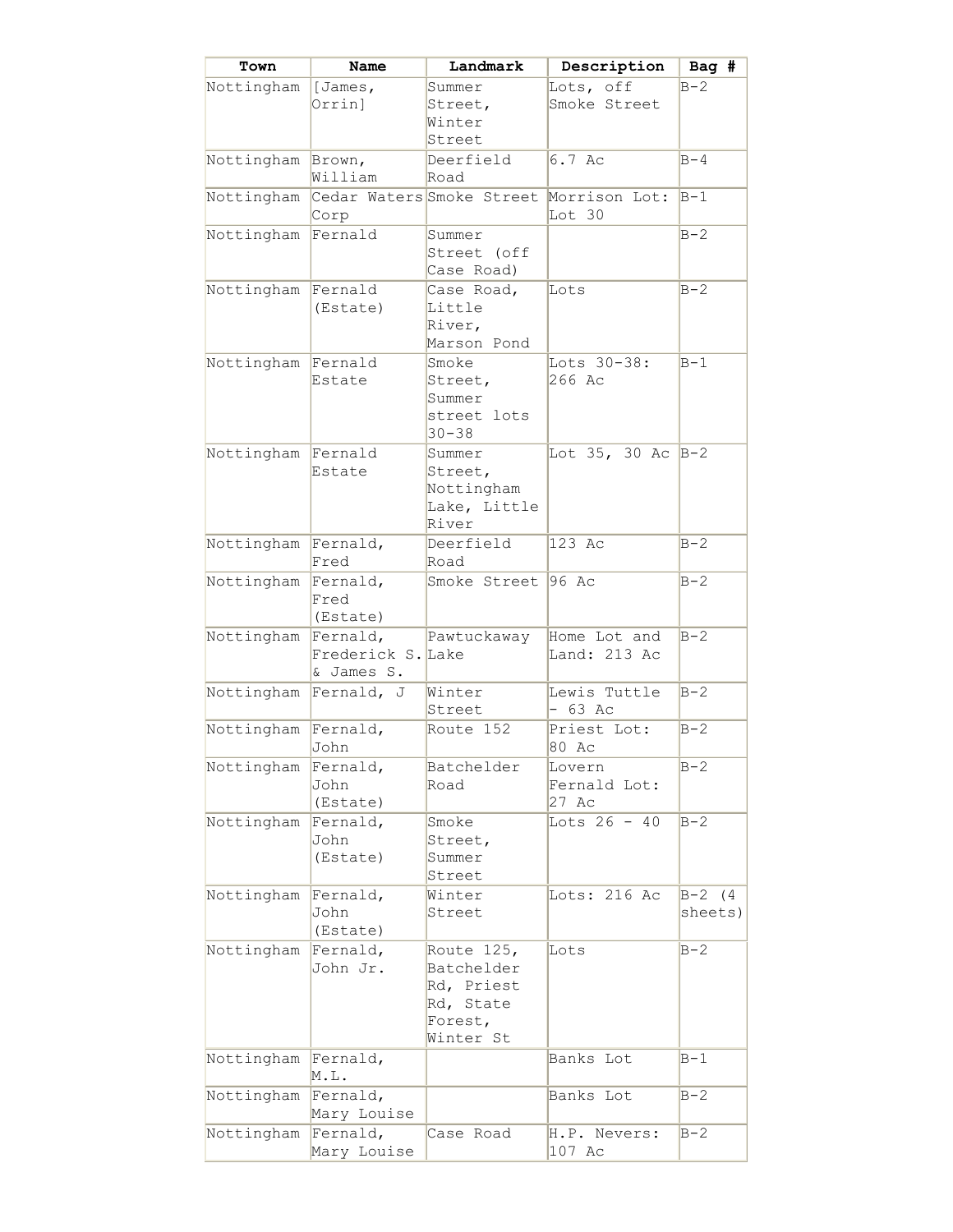| Town               | Name                                          | Landmark                   | Description                                | Bag #   |
|--------------------|-----------------------------------------------|----------------------------|--------------------------------------------|---------|
| Nottingham         | Fernald,<br>Richard                           | Hall Way                   | 3 Ac                                       | $B-1$   |
| Nottingham         | Fernald,<br>Richard                           | Hall Way                   | 50 Ac                                      | $B-1$   |
| Nottingham         | Friend, Ann                                   | Raymond Road               | 5.5 Ac                                     | $B-1$   |
| Nottingham         | Friend, Ann                                   | Raymond Road               | 72.5 Ac                                    | $B-1$   |
| Nottingham         | Lynch, Jim<br>Lypch,<br>William<br>Coleman,   | Route 152                  | 17 Ac                                      | $B - 2$ |
|                    | Elizabeth)                                    |                            |                                            |         |
| Nottingham         | McDaniel,<br>Frank                            |                            | Smoke Street part of Orrin<br>James survey | $B-3$   |
| Nottingham         | Morrison                                      | Smoke Street               | Morrison Lot:<br>20 Ac                     | $B-1$   |
| Nottingham         | Perkins,<br>John                              | Route 125                  | 55.5 Ac                                    | $B-1$   |
| Nottingham         | Record,<br>Ronald &<br>Marlene                | Smoke Street               | 3.9 Ac                                     | $B-5$   |
| Nottingham         | Smith                                         |                            | Court Decree<br>Line: Home                 | $B-5$   |
| Nottingham         | Smith, E.                                     |                            | South Lot:<br>66<br>Ac (1/2 Farm)          | $B-3$   |
| Nottingham         | Smith, E.                                     | Route 156                  | 6.21 Ac                                    | $B-3$   |
| Nottingham         | Smith, Eben                                   |                            | 11 Ac: Lower<br>Field                      | $B-3$   |
| Nottingham         | Smith,<br>Eben<br>& Mary                      | Route 156                  | North Lot: 52<br>Aс                        | $B-3$   |
| Nottingham         | Smith,<br>Eben<br>& Mary                      | Route 156                  | North Lot: 11<br>Aс                        | $B-3$   |
| Nottingham         | Smith, Mary                                   |                            | 2.4 Ac                                     | $B-3$   |
| Nottingham         | Smith, Mary Route 156<br>(Eben<br>G<br>Smith) |                            | 2.2 Ac                                     | $B-3$   |
| Nottingham         | Smith, Mary Route 156<br>G. (Eben<br>Smith)   |                            | 6.2 Ac                                     | $B-3$   |
| Nottingham         | Smith,<br>Richard &<br>Elizabeth              | Flutter<br>Street          |                                            | $B-5$   |
| Nottingham         | Tuttle                                        | Winter<br>Street           | Lots                                       | $B - 2$ |
| Nottingham         | Wilkins,<br>Earl                              | Garland Road               | 50 Ac                                      | $B-5$   |
| Nottingham         | York, Irene                                   | North River<br>Lake        | 4 Ac                                       | $B-1$   |
| Nottingtham Hale,  | William                                       | Case Road,<br>Little River | $16$ Ac                                    | $B-3$   |
| Pittsfield         | Wyman, Paul                                   |                            | Packet of<br>deeds                         | $B-3$   |
| Raymond-<br>Candia | Happny,<br>William                            |                            | 47 Ac: Holt<br>Lot                         | $B-5$   |
| Sandown            | Knox                                          |                            |                                            | $B-5$   |
| South              | Frink, Simes Old                              |                            | 14 Ac                                      | $B-3$   |
| Newington          | (Mrs)                                         | Newington<br>Road          |                                            |         |
| Strafford          | Brown,                                        | Route 202                  | sudivided                                  | $B - 4$ |